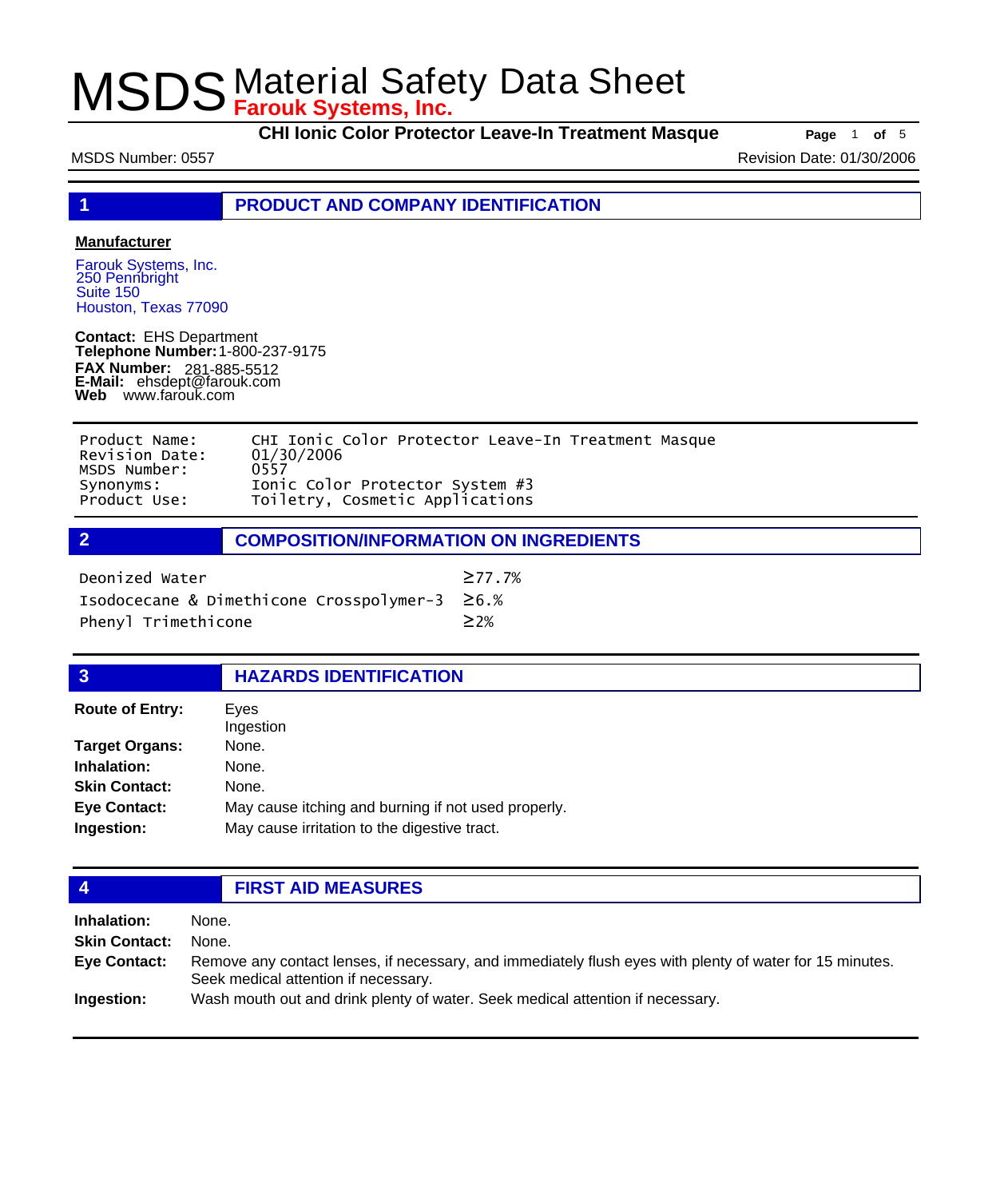**CHI Ionic Color Protector Leave-In Treatment Masque Page** 2 of 5

MSDS Number: 0557 Revision Date: 01/30/2006

## **5 FIRE FIGHTING MEASURES**

FLASHPOINT AND METHOD: Not applicable FLAMMABLE LIQUIDS: Not available. AUTO IGNITION TEMP: None

FLAMMABLE CLASS: None. BURNING RATE OF SOLID:

Not available

GENERAL HAZARDS: Evacuate personnel downwind of fire to avoid inhalation of fumes and smoke.

EXTINGUISHING METHODS: Chemical type foam, CO2(Carbon Dioxide), Dry Chemical, Water Fog

HAZARDOUS COMBUSTION PRODUCTS: None.

FIRE FIGHTING PROCEDURES: This product is not flammable.However, hazardous decomposition and combustion products may be formed in a fire situation. Cool exposed containers with water spray to prevent overheating.

FIRE FIGHTING EQUIPMENT: Respiratory and eye protection are required for fire fighting personnel. Full protective equipment (Bunker Gear) and self contained breathing apparatus (SCBA) should be used for all indoor fires and significant outdoor fires. For small outdoor fires, which may be easily extinguished with a portable fire extinguisher, use of a SCBA may not be needed.

## **6 ACCIDENTAL RELEASE MEASURES**

SMALL SPILL: When a spill occurs, use absorbent material on the substance. Dispose of the material according to all local, state and federal regulations. Always use an absorbent material when cleaning up a spill.

ENVIRONMENTAL PRECAUTIONS: Avoid run-off or release into sewers, stormdrains and waterways.

GENERAL PRECAUTIONS: Remove containers away from flammable materials.

### **7 HANDLING AND STORAGE** Use appropriate personal protective equipment as specified in Section 8. Handle in a manner consistent with good household/personal techniques and practices. **Handling Precautions:** Keep containers/bottles securely sealed when not in use. Store in cool/dry conditions that do not exceed room temperature. Try to store product in temperatures between 40°F to 90° F. **Storage Requirements:**

## **8 EXPOSURE CONTROLS/PERSONAL PROTECTION**

These recommendations provide general guideance for handling this product safely. Because specific use conditions may vary, safety procedures should be developed for each specific application of this product. When developing procedures, always consider potential waste, disposal and personal safety issues. **Engineering Controls:** EYES AND FACE: For reasonable foreseeable uses of this product, eye and face protection is not required. SKIN: For reasonable foreseeable uses of this product, skin protection is not required. RESPIRATORY: For reasonable foreseeable uses of this product, respiratory protection is not required. **Protective Equipment:** EXPOSURE GUIDELINES: Overexposure is unlikely. Since all parameters cannot be foreseen, the use of engineering controls to reduce exposure may be necessary.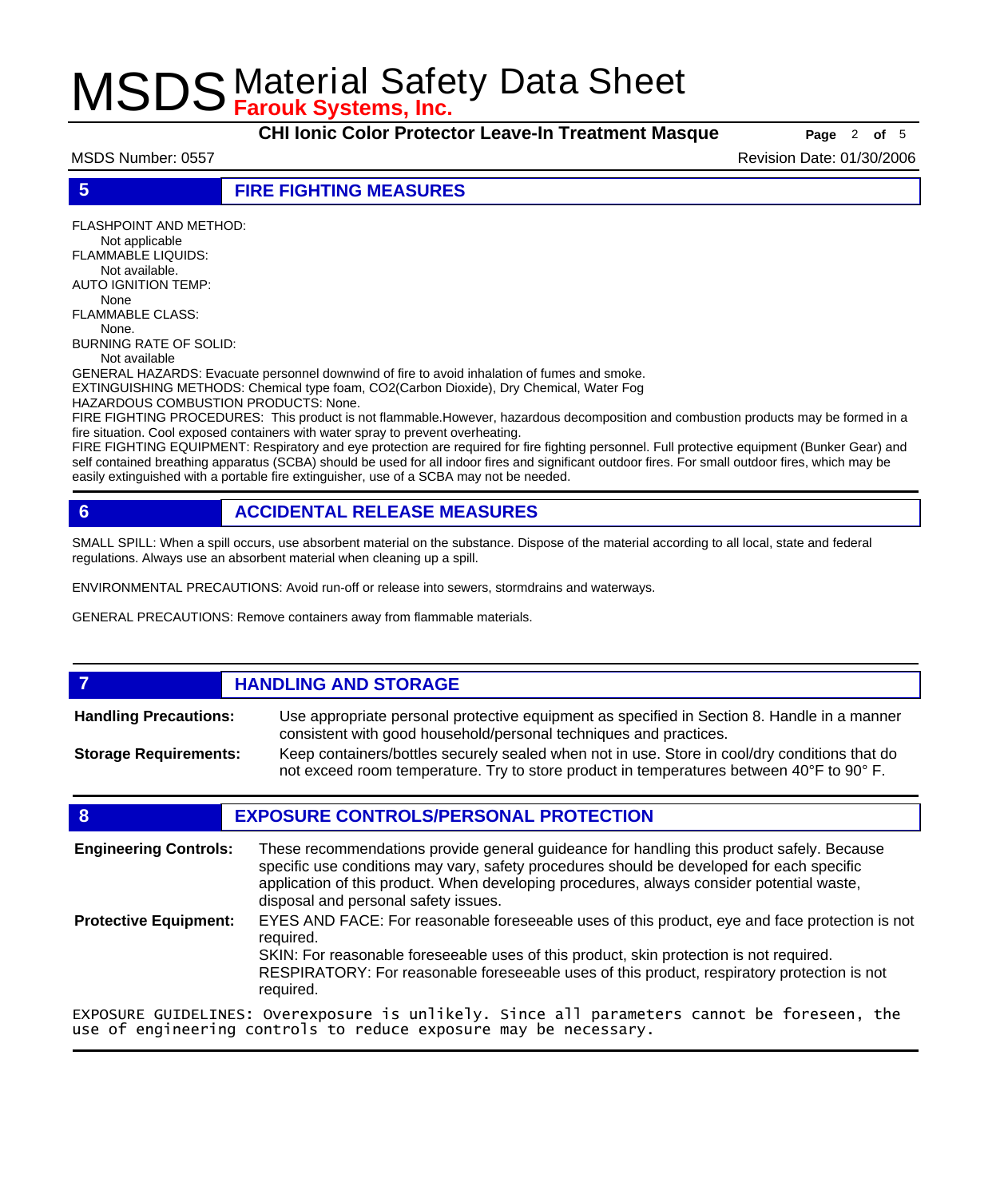**CHI Ionic Color Protector Leave-In Treatment Masque** Page 3 of 5

MSDS Number: 0557 Revision Date: 01/30/2006

## **9 PHYSICAL AND CHEMICAL PROPERTIES**

| Appearance:            | <b>White viscous Cream</b> |
|------------------------|----------------------------|
| <b>Physical State:</b> | Liquid                     |
| Odor:                  | Pleasant                   |
| pH:                    | $6.3 - 7.0$                |
| <b>Vapor Pressure:</b> | N/A                        |
| <b>Vapor Density:</b>  | N/A                        |

**Boiling Point:** N/A **Freezing/Melting Pt.:** N/A **Solubility:** Soluble in water. **Spec Grav./Density:** N/A

| 10 <sub>1</sub>                               | <b>STABILITY AND REACTIVITY</b> |                                           |
|-----------------------------------------------|---------------------------------|-------------------------------------------|
| <b>Stability:</b>                             |                                 | YES.                                      |
| <b>Conditions to avoid:</b>                   |                                 | Extreme temperatures. Keep from freezing. |
| Materials to avoid (incompatability):         |                                 | Keep away from strong oxidizing material. |
| Hazardous Decomposition products: None known. |                                 |                                           |
| <b>Hazardous Polymerization:</b>              |                                 | Will Not Occur.                           |

## **11 TOXICOLOGICAL INFORMATION**

ACUTE: DERMAL LD50: Not available. ORAL LD50: Not available. INHALATION LC50: Not available. EYE EFFECTS: This product may cause irritation to eyes if not used under normal conditions. TARGET ORGANS: NONE. SENSITIZATIONS: Not available. CARCINOGENICITY: IARC: Listed by IARC - No. NTP: Listed by NTP - No. OSHA: Listed by OSHA - No.

MUTAGENICITY: Not available. REPRODUCTIVE EFFECTS: None. TERATOGENIC EFFECTS: Not available.

### **12 ECOLOGICAL INFORMATION**

ENVIRONMENTAL DATA: Not available. ECOTOXICOLOGICAL INFO: Not available. DISTRIBUTION: Not available. CHEMICAL FATE INFO: Not available.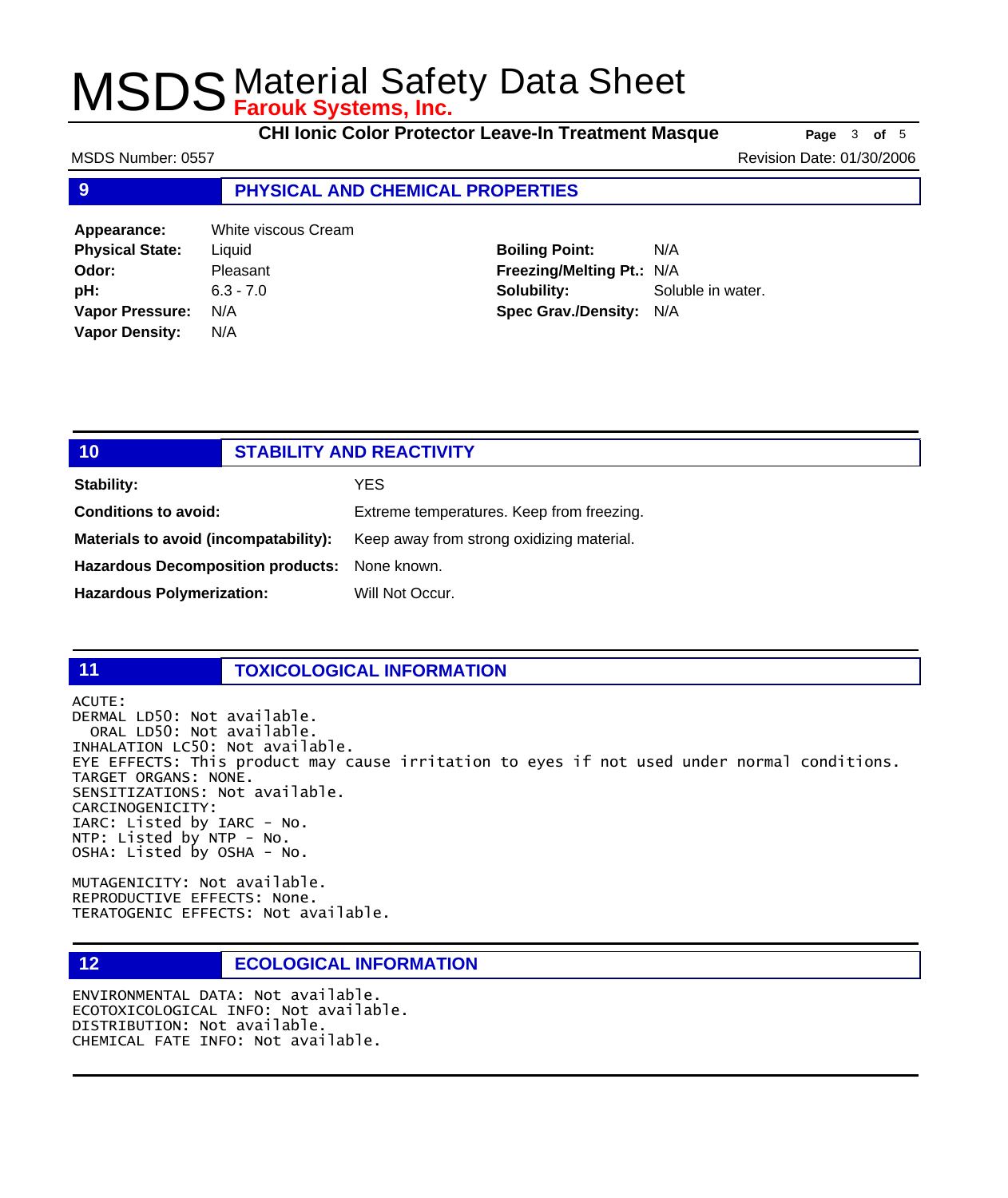**CHI Ionic Color Protector Leave-In Treatment Masque Page** 4 of 5

MSDS Number: 0557 Revision Date: 01/30/2006

### **13 DISPOSAL CONSIDERATIONS**

US EPA Waste Number and Descriptions:

DISPOSAL METHOD: Controlled release of diluted product into a biological wastewater treatment plant. COMPONENT WASTE NUMBER: No EPA Waste Numbers are applicable for this product's components. DISPOSAL INSTRUCTIONS: Dispose of waste material according to local, state and federal rules and regulations.

**14 TRANSPORT INFORMATION**

This product is not regulated as a hazardous material by the United States (DOT) or Canadian (TDG) transportation regulations.

DOT CLASSIFICATION: Shipping Name: CHI Ionic Color Protector Leave-In Treatment Masque Class: None. Non-regulated, non-hazardous

IMDG CLASSIFICATION: Shipping Name: CHI Ionic Color Protector Leave-In Treatment Masque Class: None. Non-regulated, non-hazardous

IATA CLASSIFICATION: Shipping Name: CHI Ionic Color Protector Leave-In Treatment Masque Class: None. Non-regulated, non-hazardous

1-800-424-9300 1-703-527-3887 CHEMTREC

Outside the United States

## **15 REGULATORY INFORMATION**

UNITED STATES: SARA TITLE III (Superfund Amendments and Reauthorization Act) 311/312 HAZARD CATEGORIES Fire: No. Pressure Generating: No. Reactivity: No. Acute: No. 313 REPORTABLE INGREDIENTS: Not applicable. TITLE III NOTES: None. CERCLA(Comprehensive Response, Compensation, and Liability Act) CERCLA RQ: None. TSCA(Toxic Substance Release Act) TSCA REGULATORY: All ingredients are listed in the TSCA Inventory. CANADA: WHMIS(WORKER HAZARDOUS MATERIAL INFORMATION SYSTEM) This product is WHMIS controlled. CANADIAN INGREDIENT DISCLOSURE LIST: None CANADIAN ENVIRONMENTAL PROTECTION ACT: All intentional ingredients are listed on the DSL(Domestic Substance List). EUROPEAN COMMUNITY: EU REGULATORY: All intentional ingredients are listed on the European's EINECS Inventory. STATE REGULATIONS: Not available. LOCAL REGULATIONS: Not available.